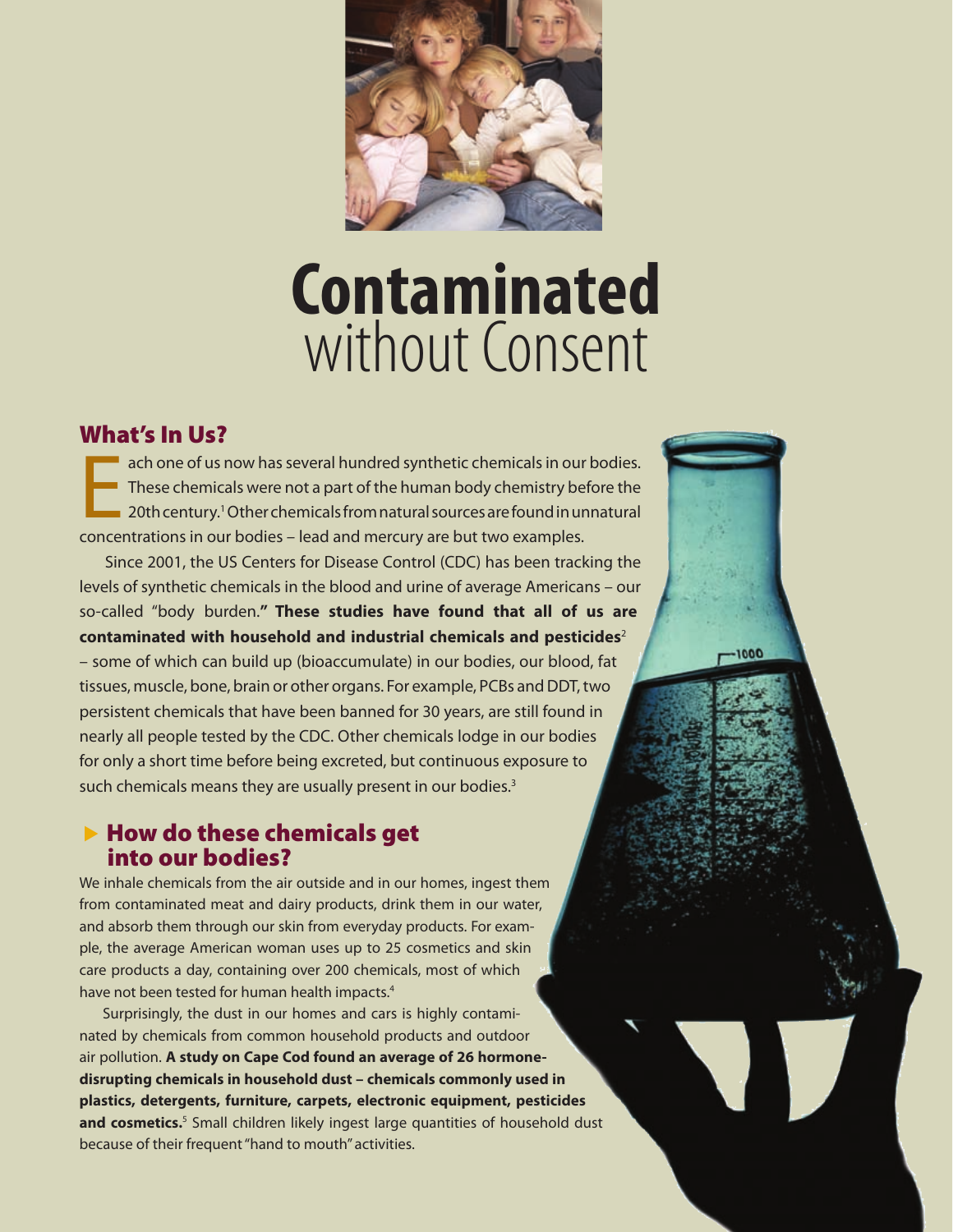**Much of the highest exposures occur at the workplace.** A number of known carcinogens were discovered initially through studies of workers' diseases. Links between cancers and vinyl chloride, chimney soot, arsenic, uranium, aniline dyes, and asbestos were all first found in those exposed in their workplaces. We can think of workers as the "canaries in the mines" for chemical effects.<sup>6</sup>

#### $\blacktriangleright$  Unavoidable Exposure and Unpredictable Impacts

Unfortunately, these exposures are so ubiquitous that there is no way for one person to avoid them.

This is of<br>our chen<br>up from **This is our 'body burden' our chemical legacy, picked up from our possessions, passed to our children and sown across the environment. It's the result, scientists say, of 50 years of increasing reliance on synthetic chemicals for every facet of our lives."** 

— Reporter Douglas Fischer, Oakland Tribune<sup>9</sup>

**Dozens of toxic chemicals have been found in even the most careful "green shopper"**<sup>7</sup> and in native people who live far from industrial facilities and may have less access to consumer products.<sup>8</sup>

 While scientists are learning a lot about the damage one chemical can do, the health impacts of exposure to hundreds of chemicals at a time is beyond the grasp of current science.

 Kenneth Korach, Director of the Environmental Disease and Medicine Program at the National Institute of Environmental Health Sciences says: "Nobody's exposed to one thing. The problem is we haven't done enough yet to look at combinations."10

#### ▶ Unequal Burdens

While everyone tested has been found to have dozens of toxic chemicals in their bodies, **some people have higher exposures and carry a higher burden of toxic chemicals**. Northeastern University in Boston released a study in 2005 that documented these higher exposures in low-income and people of color communities in Massachusetts; "Unequal Exposure to Ecological Hazards" concludes that communities with high minority populations face a cumulative exposure rate to environmentally hazardous facilities and sites that is over 20 times greater than low minority communities.<sup>11</sup>

#### **Sovernment Action** is Effective

The hopeful news is that in several cases, **public policy interventions have successfully reduced our exposure to toxins and our body burdens**. The removal of lead from gasoline and its elimination from most kinds of paint have resulted in a marked decline in the lead body burden of the general population in the United States. Because lead causes lower IQ in exposed children, this reduction is a hopeful sign.<sup>12</sup>

In 2000, the federal government banned two



#### **BORN CONTAMINATED Statement by leading scientists and pediatricians**<sup>13</sup>

"A recent study by the Environmental Working Group detected 287 commercial chemicals, pesticides, and pollutants in the umbilical cord blood from 10 newborn infants, randomly selected by the Red Cross from U.S. hospitals. **The finding of these chemicals in the bloodstreams of the youngest and most vulnerable members of our society raises issues of substantial importance to public health and points to the need for major reforms to the nation's laws that aim to protect the public from chemical exposures.**

The study confirms that even before birth, a child is exposed to hundreds of chemical compounds, many of which could harm that child's health and development. This is disturbing because scientific studies and empirical evidence have repeatedly shown that pre-natal and early childhood chemical exposures can be substantially more harmful than exposures that occur later in life...."

**"These health concerns are largely the results of gaping holes in the government safety net that allows this largely uncontrolled exposure."**14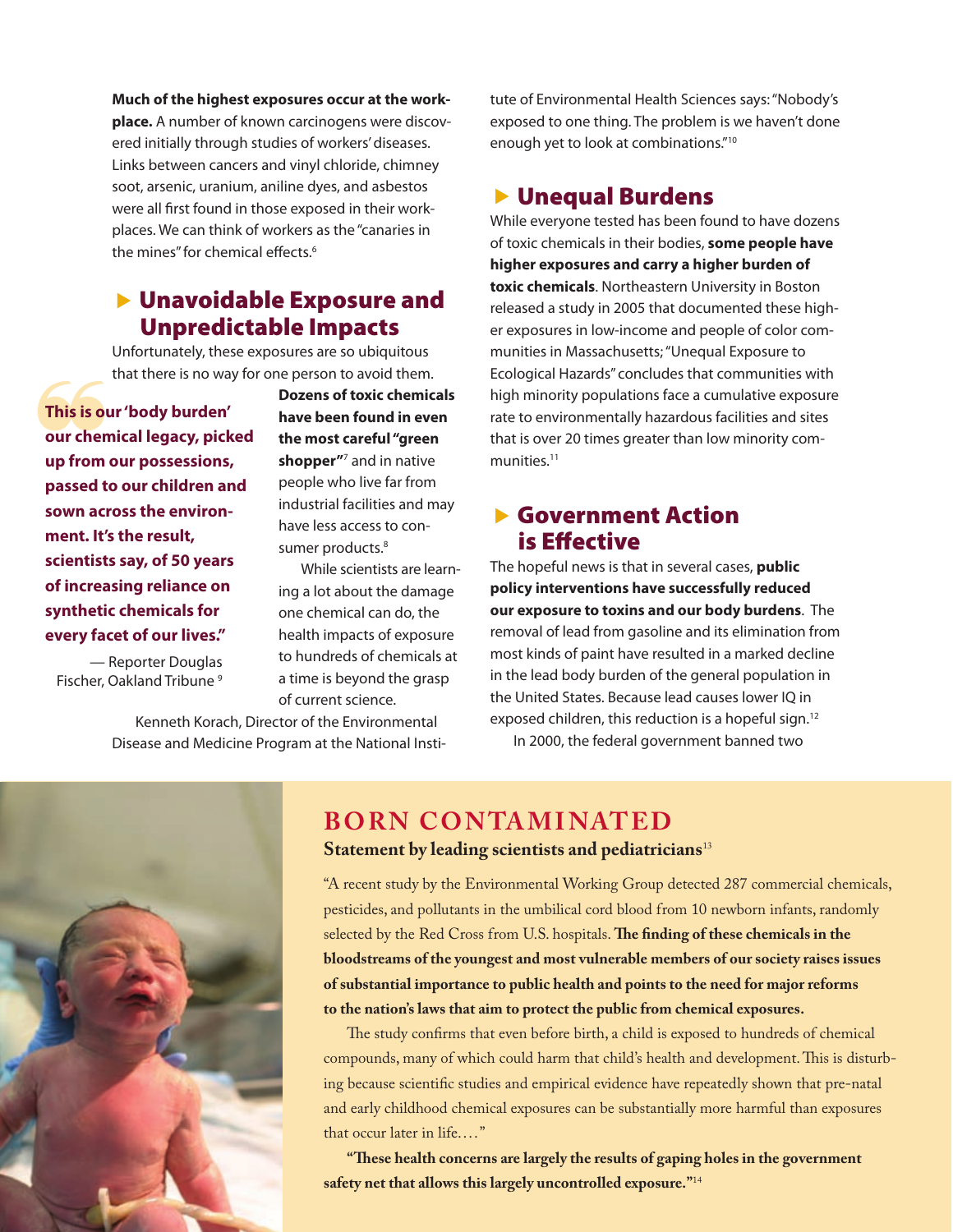We are a<br>subjects<br>with no **We are all, in a sense, subjects of an experiment, with no way to buy your way out, eat your way out or exercise your way out."**

— Reporter Douglas Fischer, Oakland Tribune<sup>15</sup>

pesticides widely used in homes, chlorpyrifos and diazinon, which resulted in almost immediate health benefits. Exposure to these organophosphate pesticides during pregnancy is associated with lower birth weight, an important indicator of a baby's future health. Following the ban of these pesticides, there was a marked increase in birth weight that is comparable to the differences between babies born to mothers who smoke during pregnancy and babies whose mothers don't. The fact that the ban was associated with such an immediate change in birth weight and length



provides considerable evidence of cause and effect, according to a study by the Columbia Center for Children's Environmental Health.16

 The good news is that public and private action to find and use safer alternatives can help protect our health and the health of our children.  $\blacksquare$ 

### **End**notes

- 1 Colborn, T., Dumanoski, D., Peterson Myers, J. "Broad trends in scientific findings about endocrine disruption" Our Stolen Future: New Science; Broad Trends. Accessed May 2007. *www.ourstolenfuture.org/newscience/broadtrends.htm*
- 2 Center for Disease Control and Prevention. (2005) Third National Report on Human Exposure to Environmental Chemicals. *www.cdc.gov/exposurereport/*
- 3 Coming Clean. "What is Body Burden?" Accessed May 2007. *www.chemicalbodyburden.org/whatisbb.htm*
- 4 Toxic Free Legacy Coalition. Safe Cosmetics Campaign. "Toxic Chemicals in our Personal Care Products." November 2006. *www.toxicfreelegacy.org/safecosmetics. html#prob*
- 5 Rudel, R. and Brody, J. Silent Spring Institute. (2003) Endocrine Disruptors in Indoor Air and Dust in Cape Cod, MA, Homes. Journal Environmental Science and Technology. published on line Sept. 13, 2003.
- 6 Quoted Directly From: The Massachusetts Precautionary Principle Project. (2000) "Pollution is Personal," The Massachusetts Precautionary Principle Project: Clean Water Fund, Lowell Center for Sustainable Production, Massachusetts Breast Cancer Coalition, Science & Environmental Health Network. *www.sehn.org/pppra.html*
- 7 Environmental Working Group (EWG). Body Burden, the Pollution in People. Accessed May 2007. *www.ewg.org/ bodyburden/*
- 8 Muckle et al. (2001) Determinants of Polychlorinated Biphenyls and Methylmercury Exposure in Inuit Women of Childbearing Age, Environmental Health Perspectives Vol. 109, No. 9, September 2001. *www.ehponline.org/ members/2001/109p957-963muckle/muckle.pdf*
- 9 Fischer, Douglas. What's in You? *Oakland Tribune*, March 27, 2005
- 10 Weise, Elizabeth. Are our products our enemy? *USA Today*. August 2005.
- 11 Faber, D., Krieg, E. (2005) Executive Summary. Unequal exposure to ecological hazards 2005: Environmental injustices in the Commonwealth of Massachusetts. Boston MA, Philanthropy and Environmental Justice Research Project, Northeastern University; 2005. p vi
- 12 Coming Clean. "What is Body Burden?" Accessed May 2007. *www.chemicalbodyburden.org/whatisbb.htm*
- 13 Scientists' and Pediatricians' Peer Statement on Environmental Working Group's Study of Industrial Chemicals in Umbilical Cord Blood. July 8, 2005. *www.ewg.org/ reports/bodyburden2/statement.php*
- 14 Ibid.
- 15 Fischer, Douglas. What's in You? *Oakland Tribune*, March 27, 2005
- 16 Columbia Center for Children's Environmental Health. (2004) Press Release: First Human Study to Show Benefits to Newborns from Federal ban on Home use of Two Insecticides. March 2004. *www.mailman.hs.columbia. edu/ccceh/news events/CCCEH%20Press%20Release%20 (March22).htm*